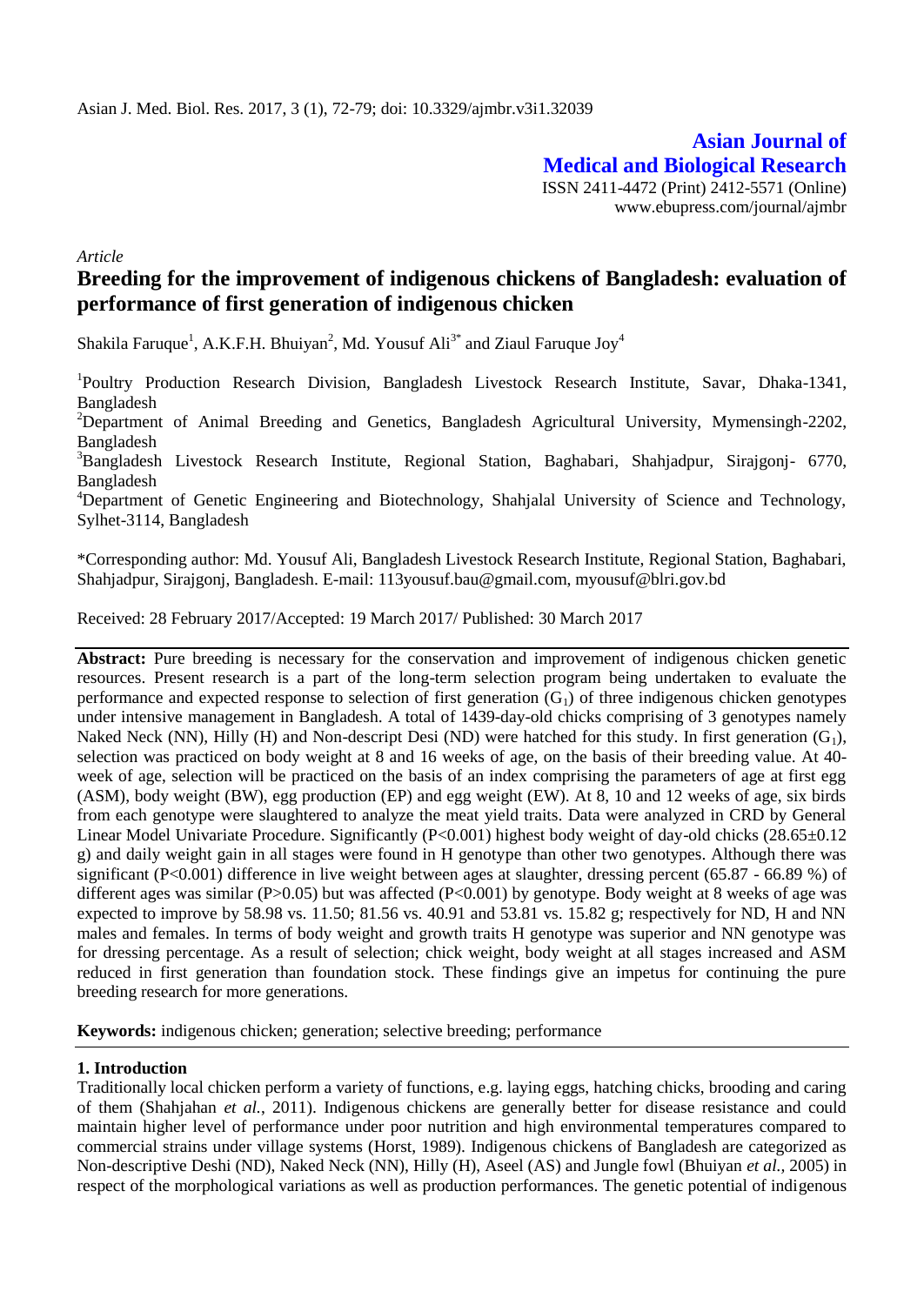poultry in Bangladesh is poor. Their productivity is low; as a result they are unable to meet the demand for eggs and meat in the country. This is considered as an important constrain to poultry development, which could be overcome through genetic improvement of indigenous stock by appropriate breeding as well as changing their productive environment. The improvement of productivity of native chicken is a long desire in the country. Latest data appeared in a national daily, Bangladesh is producing more than 400 million heads of broilers and 6600 million pieces of eggs from commercial sector which represent 60 to 70% of country's total poultry meat and egg production, the rest (30-40%) is being added from traditionally reared free range scavenging native chickens (Chowdhury, 2011). During the last three decades, the number of commercial hybrids has increased many folds, but the native chicken reared in the villages still remain the main chicken genetic resources for the rural farmers (Yamamoto *et al.*, 2012). But this process has been reversing day by day. Now village farmers are interested to practice industrial poultry. Indigenous chickens are going to be disappearance. As a result, Bangladesh Livestock Research Institute (BLRI) since its inception did initiate programs for the conservation and development of indigenous chicken through several poultry development projects. It is a long-term vision. As a first step, foundation stock was established utilizing the existing stock of BLRI as well as by incorporating variation through screening of males/females/eggs from wider indigenous chicken gene pool of Bangladesh. A total of 32 males (ND=16, H=8, NN=8) and 160 females (ND=80, H=40, NN=40) were selected from foundation stock to produce first generation  $(G_1)$  and 1439 progenies (ND=628, H=475, NN=336) were produced for G<sub>1</sub>. However, the present study was undertaken to fulfill the objectives of i) to compare the productive and reproductive performances of first generation of 3 native genotypes under intensive management, ii) to select parental birds (males and females) and breed them in an assortative design for the production of second generation birds and iii) to improve the genetic potentiality of Indigenous chicken genotypes for selected economic trait(s) through successive generations of purebreeding

### **2. Materials and Methods**

### **2.1. Location and agro-climate**

The study was conducted at the Bangladesh Livestock Research Institute, under Poultry Production Research Division, Savar, Dhaka, Bangladesh, the largest delta in the world is situated between  $88^010'$  and  $92^041'$  East longitudes and between  $20^034'$  and  $26^038'$  North latitudes. The station is located at  $23^053/N$ ,  $90^017/E$  at an altitude of 1 meter above the sea level. Agro-ecologically belongs to the Madhupur Tract (Agro ecological Zone 28) of Bangladesh, Red-Brown Terrace strong acidic (pH 4.5-5.5) soil with very little (<1.5%) organic matter (Brammer *et al.,* 1988). Bangladesh has tropical and moderate climate with the summer, monsoon, autumn, late autumn, winter and spring seasons. Annual minimum temperature varies from  $8.0^{\circ}$  c to  $13.4^{\circ}$  c and maximum temperature 25.5<sup>0</sup> c to 36.8<sup>0</sup> c. Extreme temperatures range between about 4<sup>0</sup> c and 43<sup>0</sup> c, except on the coast (Bhuiyan *et al.*, 2005).

### **2.2. Formation of first generation**  $(G_1)$  from foundation stock  $(G_0)$

Foundation stock was established utilizing the existing stock of BLRI as well as by incorporating variation through screening of males/females/eggs from wider indigenous chicken gene pool of Bangladesh. A total of 4688 eggs (NN-1683, H- 1546 and ND-1459) were collected from different parts of Bangladesh to form foundation stock and 1585 day-old chicks were used comprising of 918 ND, 378 H and 289 NN. A total of 160 dams (ND=80 hens, H= 40 hens and NN= 40 hens) and 32 sires were selected from foundation stock to produce first generation  $(G_1)$ . Selection was done using multi trait index selection and independent culling level at 40 weeks of age comprising the parameters of Age at first egg (days), Body weight (g) at 40 weeks of age, Egg production percentage (168-280 days) and Egg Weight (g) at 38 - 40 weeks of age. In foundation stock, selected males and females were mated at the ratio of 1: 5 using artificial insemination. A total of 1439 progenies  $(ND=628, H=475$  and NN= 336) were hatched in a three batches for first generation  $(G<sub>1</sub>)$ .

# **2.3. Selection of first generation (G1) birds**

The selection objectives of the study were to improve the egg production, egg weight and / or growth rate of indigenous chicken depending on the genotype of birds. Improvement target of egg weight is to increase by 1 g and improvement target of egg production rate is to increase by 2% per generation. The main target was the mean body weight in Hilly genotype of chicken ND has to be gone up from the initial eight-week body weight of 378 g to 500 g at eight weeks of age after 3 generations of selective breeding. At 8 weeks of age, a total of 460 female birds (ND=230, H= 115 and NN= 115) and 95 male birds (ND=45, H= 25 and NN= 25) were selected according to breeding value on the basis of 8 week's body weight. At 16 weeks of age, a total of 400 female birds (ND=200, H= 100 and NN= 100) and 80 male birds (ND=40, H= 20 and NN= 20) were selected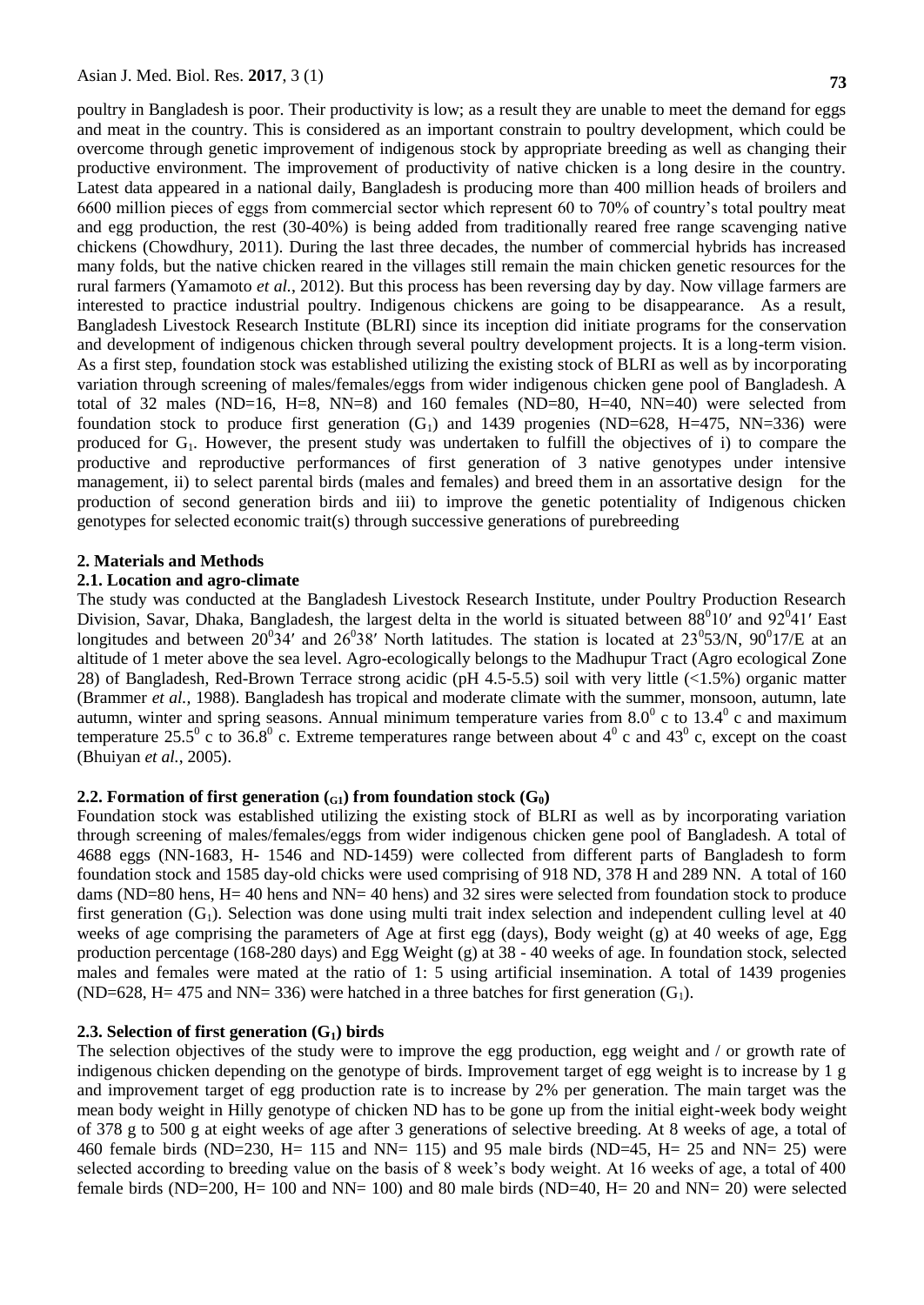according to breeding value on the basis of 16 week's body weight. At 40 weeks of age, 16 males and 80 females will be selected according to an index value. A total of 20 male birds (ND=10, H= 5 and NN= 5) and 40 female birds (ND=20, H= 10 and NN= 10) will be kept as spare birds.

| Name of   | <b>Sex</b> | No. of day | No. of growing chicks |         | No. of         | No. of selected bird |              |
|-----------|------------|------------|-----------------------|---------|----------------|----------------------|--------------|
| genotype  |            | old chicks | 8 wks                 | 16 wks. | adult<br>birds | <b>Selected</b>      | <b>Spare</b> |
| <b>ND</b> | Male       | 628        | 45                    | 40      | 40             | 16                   | 10           |
|           | Female     |            | 230                   | 200     | 200            | 80                   | 20           |
| H         | Male       | 475        | 25                    | 20      | 20             | 8                    |              |
|           | Female     |            | 115                   | 100     | 100            | 40                   | 10           |
| <b>NN</b> | Male       | 336        | 25                    | 20      | 20             | 8                    |              |
|           | Female     |            | 115                   | 100     | 100            | 40                   | 10           |

### **2.4. Breeding and experimental design**

# **2.5. General flock management**

Day-old chicks collected from the hatchery were weighed and leg banded individually. After that, all the chicks of three genotypes were transferred into the brooder, which were cleaned and disinfected earlier and 5% glucose solution was supplied for the first three days. After that, all the chicks of three genotypes were transferred into the brooder, which were cleaned and disinfected earlier. One-week later leg bands were removed and wing bands were provided all the experimental birds. Debeaking was performed after 10-12 days of age. The chicks were brooded and reared up to 16 weeks of age with individual wing band in a brooding and growing house with standard feeding and management. All chicks were vaccinated as per schedule given by veterinarian. After 16 weeks of age all female and male birds were transferred into individual cage. Each cage was equipped with an individual feeder and drinker. The house and cages were cleaned, washed and then disinfected before starting the experiment. Concentrate mixtures that contain 20.06% Crude Protein & 2908 Kcal ME/kg DM; 18.13% Crude Protein & 2904 Kcal ME/kg DM and 16.33% Crude Protein & 2845 Kcal ME/kg DM were provided twice daily in the morning and evening during brooding, growing and laying period, respectively. Cool clean drinking water was supplied all the times. Water also was provided *ad libitum* twice daily in the morning and evening. Feeder and drinker were cleaned twice in a week. Refusals of the feed were measured everyday in the morning.

### **2.6. Vaccination**

All chicks were vaccinated as per schedule given by veterinarian. The vaccination schedule that was practiced in the experiment is shown in the Table 1.

| Age (days) | Name of vaccine                 | Route          | <b>Dose</b>        |
|------------|---------------------------------|----------------|--------------------|
| -6         | $IB + ND$ live (Ma5 + clone-30) | Eye/oral       | One drop           |
| 9          | <b>IBD</b> (live/killed)        | Eye and S/C    | One drop/ $0.2$ ml |
|            | Live: D78; Killed: G+ND         |                |                    |
| 18         | IBD live, 228E                  | Eye            | One drop           |
| 21         | $IB + ND$ live (Ma5 + clone-30) | Eye/oral       | One drop           |
| 42         | Fowl $\text{pox} + \text{AE}$   | Wing web       |                    |
| 47         | Infec. Coryza                   | S/C            | Full dose          |
| 60         | ND Clone 30                     | Drinking water | Full dose          |
| 75         | Infec. Coryza (booster dose)    | S/C            | Full dose          |
| 95         | Fowl pox                        | Wing web       |                    |
| 105        | ND Clone 30                     | Drinking water | Full dose          |
| 110        | $IB+ND+EDS$                     | S/C            | Full dose          |

## **Table 1. Vaccination schedule for layer that will be practiced during the experimental period.**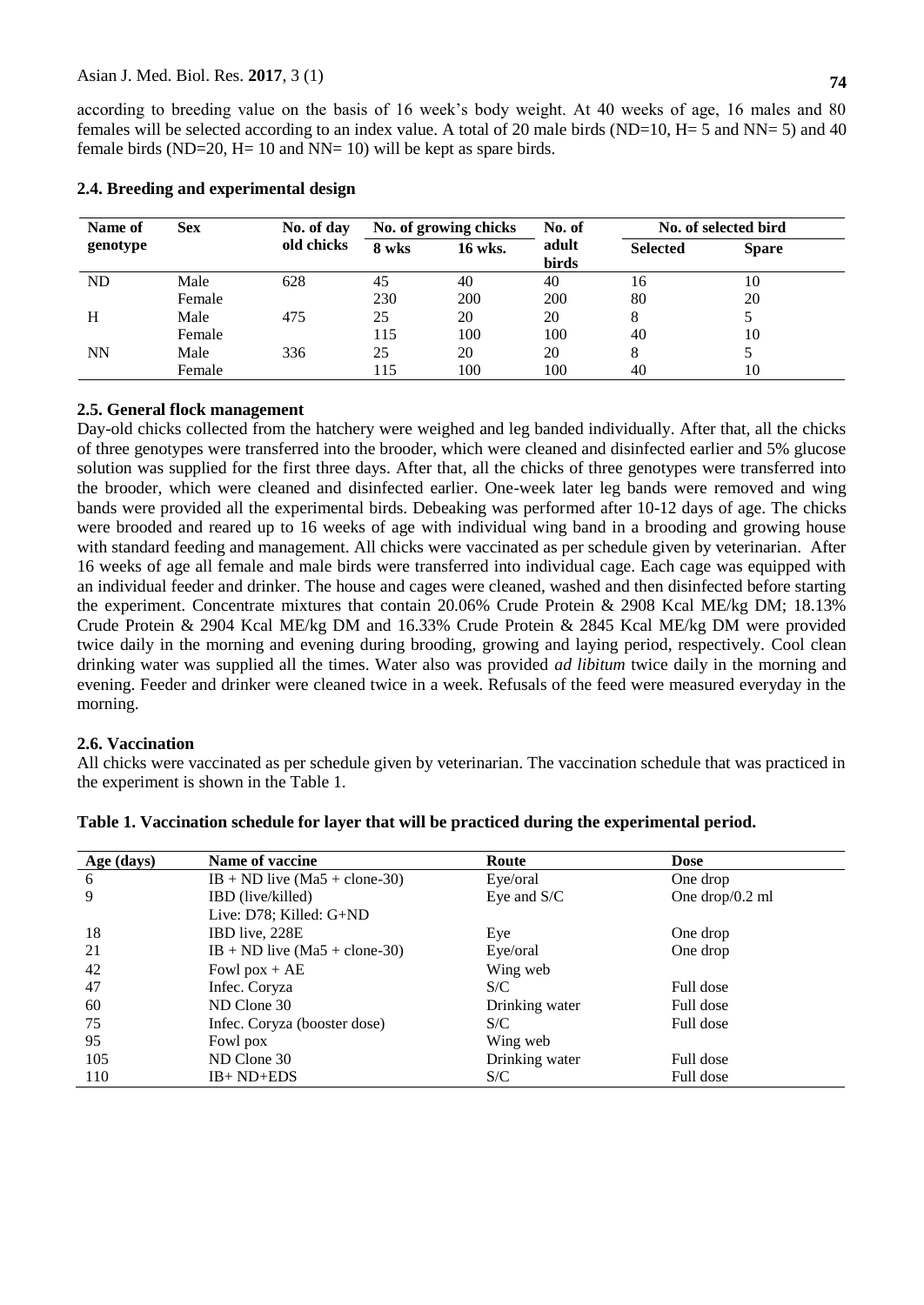# **2.7. Lighting program**

The photoperiod for brooding period was started at 24 hours/day reduced @ 1 hour/week. Depending on season and day length photoperiod was maintained for layer birds. All the birds were reared in a natural-ventilated poultry house and a 16h photoperiod with 12h sunlight and 4 h artificial lights.

## **2.8. Slaughtering and carcass characteristics data**

At 8, 10 and 12 weeks of age, six chicks of each genotype were slaughtered to analyze the meat yield traits. The treatments were arranged in a 3 (genotype)  $\times$  3 (slaughter age) factorial experiment. All birds were kept off feed overnight before slaughtering but drinking water was provided ad libitum. Birds were slaughtered following 'halal' method (Singh *et al.,* 2003) by severing the jugular vein allowed to bleed completely and then plucked and weighed to determine blood and feather losses (Kotula *et al.* 1960; Pandey and Shyamsunder, 1990). Preslaughter live weight, blood loss weight, eviscerated weight, breast meat weight, thigh plus drumstick weight etc. were recorded. All weight related to carcass characteristics were expressed as the percentage of live weight. Carcasses were dissected according to Singh *et al.* (2003) except that birds were not scalded.

# **2.9. Data recording**

All productive and reproductive parameters were recorded for first generation  $(G_1)$ . Records were kept on dayold weight (g), fortnightly individual body weight up to 8 weeks, monthly weight up to 20 weeks, daily egg production, and egg weight at 40 weeks of age, temperature and humidity, growth rate, feed intake and feed conversion ration (FCR). Feed conversion ratio (FCR) was recorded for the whole period as total feed intake (kg) per kg weight gain. Temperature and humidity were recorded four times a day; (06:00h, 12:00h, 18:00h and 24:00h).

### **2.10. Statistical analysis**

All recorded data were analyzed by Generalized Linear Model (GLM) procedure using SPSS 11.5 for Windows (SPSS, 1998). For all statistical purposes the theory of Snedecor and Cochran (1989) were followed. The present data used in the study were from three different genotypes and the structures of data were unbalanced. The number of birds varied from class to class and subclass to subclass. Hence, it confirmed the characteristics of a non-orthogonal factorial experiment. To take this situation into account the data were analyzed by factorial arrangement in a CRD by General linear Model (GLM) Univariate Procedure in SPSS Computer Program. The treatments were arranged in a 3 (genotype)  $\times$  3 (slaughter age) factorial experiment.

The following general linear statistical models were used to analyze the different parameters:

# **i**)  $Y_{ii} = \mu + g_i + e_{ii}$

Where,  $Y_{ii}$  is the dependent variable of the experiment;  $\mu$  is the overall mean;  $g_i$  is the effect of *ith* genotype  $(i=1-3)$ ;  $e_{ii}$  is the error term specific to each record.

**ii**)  $Y_{ijk} = \mu + g_i + s_j + (g \times s)_{ij} + e_{ijk}$ 

Where,  $Y_{ijk}$  is the dependent variable of the experiment;  $\mu$  is the overall mean;  $g_i$  is the effect of *ith* genotype (i=1-3);  $s_j$  is the effect of *jth* slaughter age (j=1-3);  $(g \times s)_{ij}$  is the effect of *ith* genotype (i=1-3) and *jth* slaughter age  $(i=1-3)$ ;  $e_{ijk}$  is the error term specific to each record.

# **2.11. Estimation of heritability (h<sup>2</sup> )**

Some dams either did not lay or had no chicks at hatching and records from chicks that lost their wing bands were not included. Only data on birds having proper identified number (Pedigree and performance) were used to estimate heritability for the considered trait. After data editing, a total of 1329 chicks of 30 sires and 129 dams were available for heritability estimation. Variance component of the body weight trait was estimated using Residual Maximum Likelihood (REML) approach by VCE4 computer program (Groeneveld, 1998). The animal model for 8 week body weight included the fixed effects of hatch number and sex of the chicken and birds itself as a random effect. The analysis was done in a single trait animal model.

# **2.12. Prediction of expected selection response**

Expected selection response in three types of indigenous chicken for body weight at 8 weeks was estimated using the following equation (Falconer, 1981).

 $R = h^2 \times S$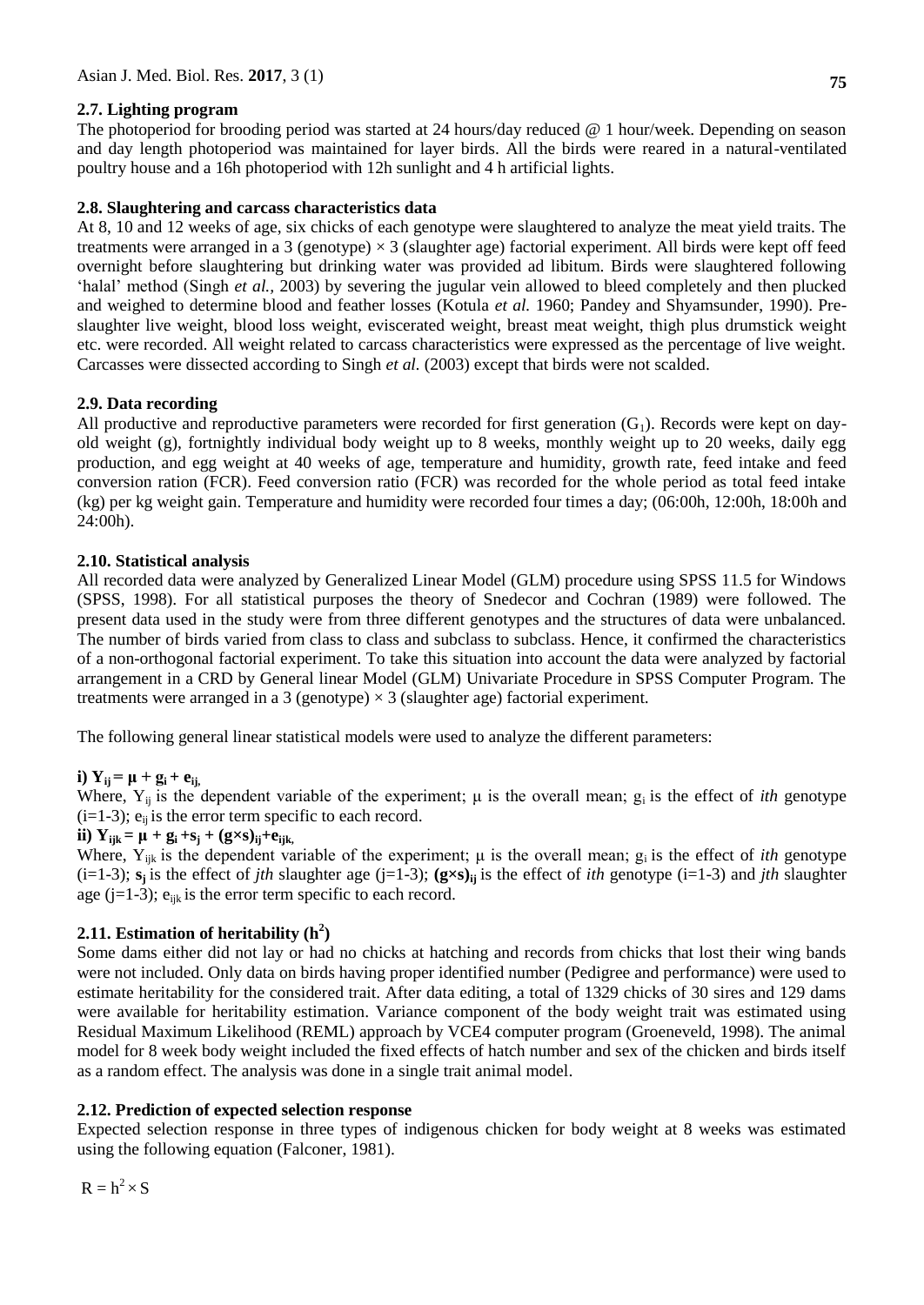### Where,

 $R =$  Expected response in mass selection  $h^2$  = heritability,  $h^2$  for BW at 8 weeks of age  $S =$  Selection differential

#### **3. Results and Discussion**

### **3.1. Body weight, weight gain and FCR**

Body weights, body weight gain, feed consumption and feed conversion ratio from day-old to 8 weeks, day-old to 10 weeks and day-old to 12 weeks of age are shown in Table 1. The average initial body weight of day-old chicks of ND, H and NN were 27.67, 28.65 and 27.89 g, respectively and the difference was significant (P<0.001). Faruque *et al.* (2011b) found that the body weight at hatch for ND, H and NN genotypes was 27.74, 28.00 and 24.96 g, respectively which were more or less similar to the present study. The body weight at hatch for ND, H and NN genotypes was 31.2, 30.5, 31.7 g, respectively under intensive management system which was much higher than the present study (Faruque *et al., 2007*). Significantly (P<0.001) the highest daily weight gain and total weight gain were found in H genotype at all stages. Mean daily weight gains and total gain between 0-8, 0-10, 0-12 weeks of age were 7.68, 8.19, 8.19 g vs. 430.12, 573.34, 688.02; 8.32, 9.64, 9.66 g; vs. 465.77, 674.43, 811.53 g; 7.35, 8.23, 8.08 g vs. 411.88, 576.58, 679.46 g; respectively for ND, H and NN genotypes. The lowest and highest mean body weight gain per bird were recorded for ND (329.38±3.32g) and NN (351.56±5.08 g) genotypes, which indicated that there were an average daily growth rate of 5.88±0.05 and 6.27±0.09 g per bird per day at their 8 weeks growth phases, respectively (Faruque *et al.,* 2011a**).** Daily weight gains between 0-4, 5-18, 0-18 weeks of age were 2.45 vs. 1.45; 8.65 vs. 6.75; 7.25 vs. 5.55, respectively for Normal Deshi (DN) and Desi dwarf (DD) genotypes (Yeasmin and Howlider, 1998). There was a nonsignificant (P>0.05) variation in FCR among the native chicken genotypes (Table 3). Similar result was found by Faruque *et al.* (2011a) who found that the FCR of indigenous chicken at 8<sup>th</sup> week of age was 3.58, 3.45 and 3.34 respectively for ND, H and NN genotypes. Yeasmin (2000) conducted an experiment on normal feathered indigenous birds under farm condition and found that the daily feed intake was 33.95 g at 5-18 weeks of age and FCR was 3.95 at 5-18 weeks of age.

The results of this study show the heavier weight of H genotype than other two genotypes (Figure 1). The growth rates of H genotype sharply increase after 8 weeks of age.



**Figure 1. The average weight of first generation of indigenous chicken until the age of sixteen weeks.**

### **3.2. Mortality**

H genotype (8.00%) had non-significantly ( $\chi^2 = 0.905$ ; P > 0.05) higher chick mortality than ND (7.16%) and NN (6.25%) at 0-8 weeks of age which is shown in Table 2. NN genotype (3.46%) had non-significantly ( $\chi^2$  = 3.62;  $P > 0.05$ ) higher chick mortality than ND (1.63%) and H (2.11%) at brooding period (0-4 weeks) (Faruque *et al*., 2011b). Mortality rate was slightly lower in Naked Neck than Deshi and Hilly chicken (Khatun *et al*., 2005). Better survivability was observed in NN genotype in this study.

### **3.3. Carcass characteristics**

Although there was significant (P<0.001) difference in live weight between ages at slaughter, dressing percent (65.87 - 66.89 %) of different ages was similar (P>0.05) but was affected (P<0.001) by genotype (Table 3 & Table 4). Significantly (P<0.001) higher dressing percentage was found in NN (68.08) genotype than ND (66.29) and H (64.50) genotypes. Similar result was found in NN (64.58) genotype than ND (60.26) and H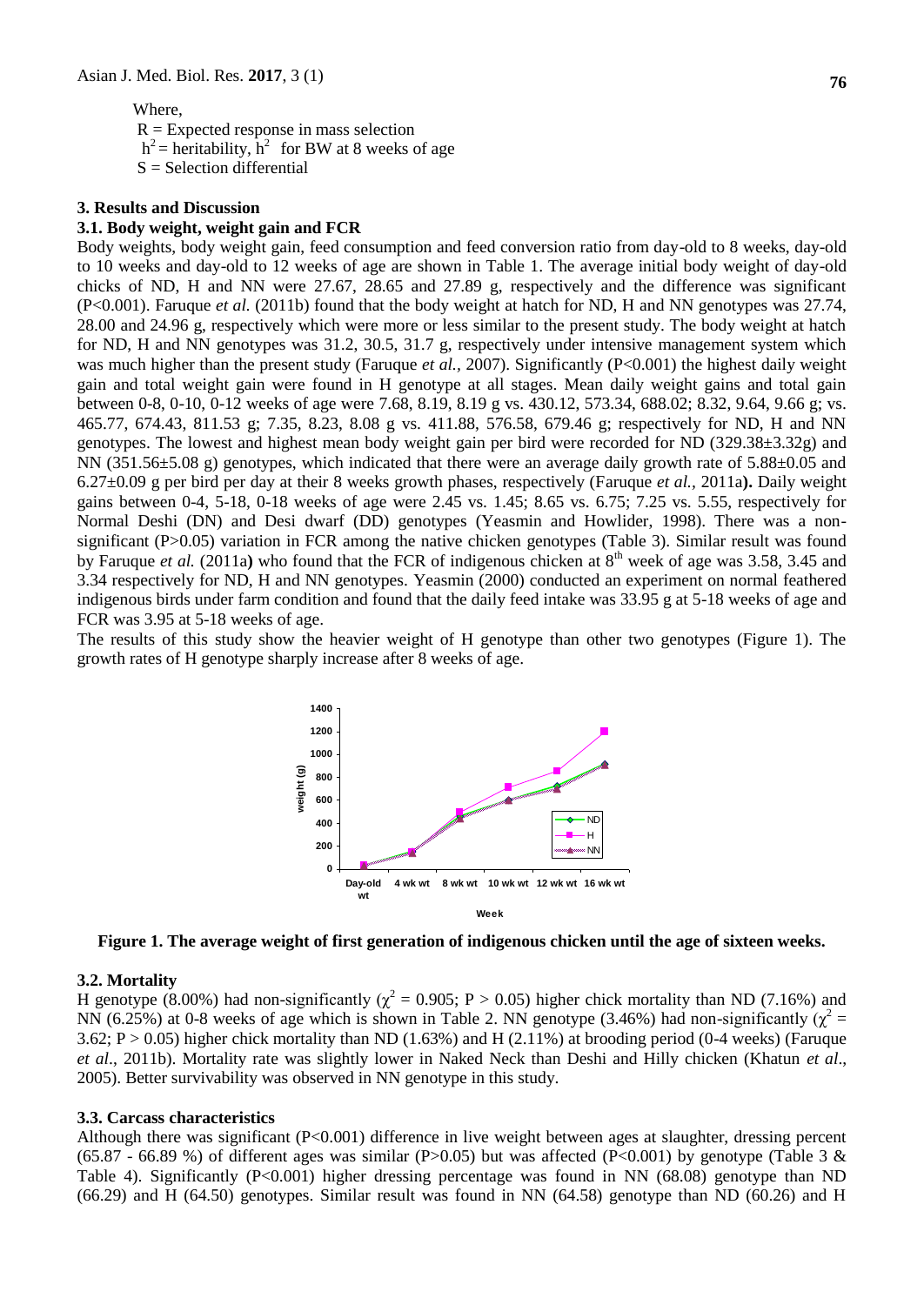### Asian J. Med. Biol. Res. **2017**, 3 (1)

(61.70) genotypes (Faruque *et al.,* 2011b). Jaturasitha *et al.* (2008) reported live weights at slaughter at the same age clearly differed  $(p<0.001)$  among genotypes, with a lower growth rate of the indigenous genotypes, especially Black boned chickens, compared with the imported. Dressing percentage did not differ (p>0.05) among genotypes. They also reported dressing percentage of 63.7, 65.9, 63.6 and 64.4 for Black boned, Thai, Bresse and Rhode Island Red genotypes. Breast meat weight as percentage of live weight and thigh plus drumstick weight as percentage of live weight were highly affected (P<0.001) by genotype but were not affected (P>0.05) by slaughter age.

|                                         | Age     |                     |                  |                   |              |
|-----------------------------------------|---------|---------------------|------------------|-------------------|--------------|
| <b>Parameter</b>                        | (week)  | ND                  | H                | <b>NN</b>         | Significance |
| Day-old weight $(g)$                    |         | $27.67^b$           | $28.65^{\circ}$  | $27.89^{b}$       | P < 0.001    |
| Daily weight gain $(g/b)$               | $0 - 8$ | $7.68^{b}$          | $8.32^{\rm a}$   | $7.35^{\circ}$    | P<0.001      |
|                                         | $0-10$  | $8.19^{b}$          | $9.64^{\circ}$   | $8.23^{b}$        | P < 0.001    |
|                                         | $0-12$  | $8.19^{b}$          | $9.66^{\circ}$   | 8.08 <sup>b</sup> | P<0.001      |
| Total weight gain $(g/b)$               | $0 - 8$ | $430.12^{b}$        | $465.77^{\circ}$ | $411.88^{\circ}$  | P<0.001      |
|                                         | $0-10$  | $573.34^{b}$        | $674.43^{\circ}$ | $576.58^{b}$      | P<0.001      |
|                                         | $0-12$  | 688.02 <sup>b</sup> | $811.53^{\circ}$ | $679.46^{\circ}$  | P<0.001      |
| Feed conversion ratio (kg feed/kg gain) | $0 - 8$ | 3.55                | 3.31             | 3.63              | NS           |
|                                         |         |                     |                  |                   |              |

### **Table 1. Performance of indigenous chicken of first generation (G1) up to 12 weeks of age.**

abcMean within a row with no common superscripts differ significantly

### **Table 2. Effect of genotype on chick mortality (%) during 0-8 weeks of age.**

| $'$ on otvoo<br>∪€<br>D<br>. . | ND  | --<br>-- | <b>NIN</b><br>- 14 1 | Л£.<br>$\rightarrow$<br>\ul—41<br>. | / alue<br>٠.  |
|--------------------------------|-----|----------|----------------------|-------------------------------------|---------------|
| (9/6)<br>Morta                 | .10 | $8.00\,$ | ∪.∠J                 | 0.905                               | .ስ ስብ<br>v.v. |

### **Table 3. Effect of genotype on carcass characteristics.**

| <b>Parameter</b>                                |                    | <b>P-value</b>     |                    |           |
|-------------------------------------------------|--------------------|--------------------|--------------------|-----------|
|                                                 | ND                 |                    | NN                 |           |
| Live weight $(g)$                               | 789.21             | 728.11             | 690.00             | P > 0.05  |
| Dressing %                                      | $66.29^{b}$        | 64.50 <sup>c</sup> | 68.08 <sup>a</sup> | P<0.001   |
| Breast meat weight as % of live weight          | $15.80^{\text{a}}$ | $13.30^{b}$        | $15.08^{\rm a}$    | P < 0.001 |
| Thigh plus drumstick weight as % of live weight | $20.22^a$          | 19.44 <sup>b</sup> | $20.62^{\rm a}$    | P < 0.05  |

abcMeans with dissimilar superscripts in a row are significantly different

### **Table 4. Effect of slaughter age on carcass characteristics.**

| <b>Parameter</b>                                |                  | <b>P-value</b>  |                     |          |
|-------------------------------------------------|------------------|-----------------|---------------------|----------|
|                                                 | 8 wk             | $10 \text{ wk}$ | $12 \text{ wk}$     |          |
| Live weight $(g)$                               | $554.33^{\circ}$ | $702.03^{b}$    | 872.67 <sup>a</sup> | P<0.001  |
| Dressing yield $(\%)$                           | 65.87            | 65.98           | 66.89               | P > 0.05 |
| Breast meat weight as % of live weight          | 13.68            | 14.54           | 15.26               | P > 0.05 |
| Thigh plus drumstick weight as % of live weight | $19.29^{b}$      | $19.25^{b}$     | 21.09 <sup>a</sup>  | P<0.001  |

abcMeans with dissimilar superscripts in a row are significantly different

### **Table 5. Variance components and heritability (±SE) estimates of 8 week body weight of indigenous chicken.**

| <b>Traits</b> |                                   |                                                |                               |                                      |                   |
|---------------|-----------------------------------|------------------------------------------------|-------------------------------|--------------------------------------|-------------------|
|               | Additive<br>$(\sigma^\omega{}_A)$ | genetic Environmental<br>$(\sigma^2_{\rm PE})$ | Residual $(\sigma_{\rm E}^2)$ | Phenotypic<br>$(\sigma^2{}_{\rm P})$ | $h^2 \pm SE$      |
| ND            | 2356.962                          | 9.887                                          | 2356.962                      | 4723.811                             | $0.499 \pm 0.034$ |
| Н             | 3703.302                          | 171.500                                        | 3703.302                      | 7578.104                             | $0.489 \pm 0.027$ |
| NN            | 1986.355                          | 184.822                                        | 1986.355                      | 4157.532                             | $0.478 \pm 0.034$ |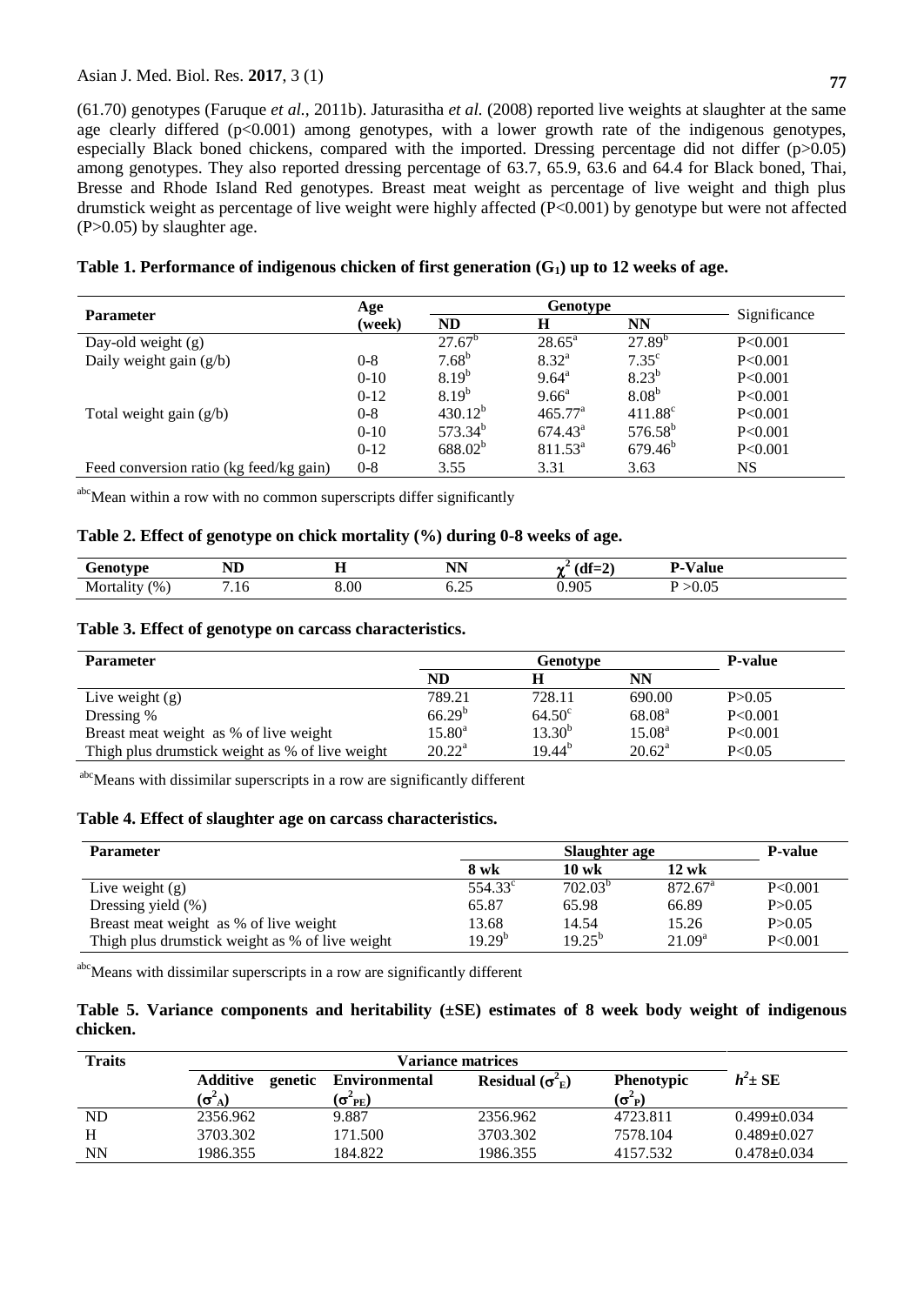| <b>Sex</b> | <b>Population tested</b> |        |               |        | <b>Expected response to</b> |
|------------|--------------------------|--------|---------------|--------|-----------------------------|
|            | <b>Number</b>            | Aver.  | <b>Number</b> | Aver.  | selection $(R)$             |
| M          | 285                      | 500.36 | 45            | 618.55 | 58.98                       |
| F          | 295                      | 416.72 | 230           | 439.76 | 11.50                       |
| M          | 185                      | 554.29 | 25            | 721.08 | 81.56                       |
| F          | 264                      | 452.36 | 115           | 536.02 | 40.91                       |
| M          | 148                      | 478.63 | 25            | 591.20 | 53.81                       |
|            | 162                      | 404.57 | 115           | 437.67 | 15.82                       |
|            |                          |        |               |        | <b>Population selected</b>  |

**Table 6. Expected response to selection for 8 weeks body weight (g) in first generation (G1).**

**Table 7. Expected and observed response to selection for 8 weeks body weight (g).**

| <b>Genotype</b> | Generation        | Mean of all | Mean of those            | <b>Selection</b>         |                 | <b>Response</b>          |
|-----------------|-------------------|-------------|--------------------------|--------------------------|-----------------|--------------------------|
|                 |                   | measured    | selected                 | differential             | <b>Expected</b> | <b>Observed</b>          |
| ND.             | Parent $(G_0)$    | 340.71      | 424.42                   | 83.71                    | 38.59           | $\overline{\phantom{0}}$ |
|                 | Offspring $(G_1)$ | 458.54      |                          | -                        |                 | 117.83                   |
| H               | Parent $(G_0)$    | 378.30      | 464.48                   | 86.18                    | 42.12           | $\overline{\phantom{0}}$ |
|                 | Offspring $(G_1)$ | 503.32      | $\overline{\phantom{0}}$ | -                        |                 | 125.02                   |
| <b>NN</b>       | Parent $(G_0)$    | 335.46      | 395.43                   | 59.97                    | 28.67           | $\overline{\phantom{0}}$ |
|                 | Offspring $(G_1)$ | 441.60      | -                        | $\overline{\phantom{0}}$ |                 | 106.14                   |

# **3.4. Heritability for 8 week body weight trait**

The variance components and heritability estimates along with corresponding standard errors of 8 week body weight is presented in Table 5. Calculated heritability for 8 week body weight of ND, H and NN were 0.499  $\pm$ 0.034, 0.489  $\pm$  0.027 and 0.478  $\pm$  0.034 respectively. In case of ND, H and NN genotypes; 49.9%, 48.9% and of 47.80% variation of 8 week body weight due to heredity and rest is controlled by environment. Lwelamira *et al.* (2009) reported that heritability estimates for Bwt8, Bwt12, Bwt16 and Bwt20 for Kuchi chicken were o.38±0.10, 0.41±0.07, 0.44±0.08 and 0.45±0.09, respectively. Corresponding estimates for medium ecotype were  $0.39\pm0.09$ ,  $0.43\pm0.10$ ,  $0.42\pm0.08$  and  $0.43\pm0.07$ , respectively. Kinney (1969) reported, using data from the literature and estimates based on ANOVA procedures, mean heritability values of 0.43 (range 0.19-0.66), 0.38 (range 0.01-0.88), 0.40 (range 0.38-0.73) for body weights of 4, 8 and 12 weeks old chickens, respectively. He also reported only one value of heritability at 16 weeks of age (0.47).

# **3.5. Expected and observed response to selection**

Genotype wise expected response and observed response to selection for 8 week body weight is shown in Table 6 & Table 7. As a result of selection, body weight at 8 weeks of age was expected to improve by 58.98 vs. 11.50; 81.56 vs. 40.91 and 53.81 vs. 15.82 g; respectively for ND, H and NN males and females (Table 7). Expected and observed response for 8 week body weight were found as 38.59 vs. 117.83 g; 42.12 vs. 125.02 g and 28.67 vs. 106.14 g, respectively for ND, H and NN genotypes (Table 7)

# **3.6. Comparison between first generation**  $(G_1)$  **and foundation stock**  $(G_0)$

Changes of body weight, age at sexual maturity (ASM), egg production (EP) and egg weight (EW) for first generation  $(G_1)$  are shown in Table 8. Weight gains in indigenous chicken at hatch, 8, 20 weeks of age and hen weight at maturity were -0.07, 0.65, 2.93 g; 115.82, 120.52, 110.39 g; 110.19, 228.66, 75.07 g; and 63.62, 224.67, 42.92 g respectively for ND, H and NN genotypes. It was observed that all genotypes came to sexual maturity as 8.82 -10.60 days earlier in the first generation  $(G_1)$  than in the foundation stock  $(G_0)$ . Egg production and egg weight were recorded for  $G_1$  up to 36 weeks of birds' age while EP and EW were recorded for  $G_0$  up to 40 weeks of Age. So comparison between  $(G_1)$  and  $(G_0)$  were not explained.

# **4. Conclusions**

In terms of body weight and growth responses at all stages of age, H genotype was superior and NN genotype was for dressing percentage. NN genotype was also found to have a higher survivability rate, reaching maturity earlier but attaining a lighter mature weight. Body weight increased at all stages in the first generation than in the foundation stock. All genotypes attained to sexual maturity on an average nine days earlier in the first generation than in the foundation stock. It is being expected that EP and EW will be increased if comparison is done at the same ages. These findings give an impetus for continuing the pure breeding research for more generations.